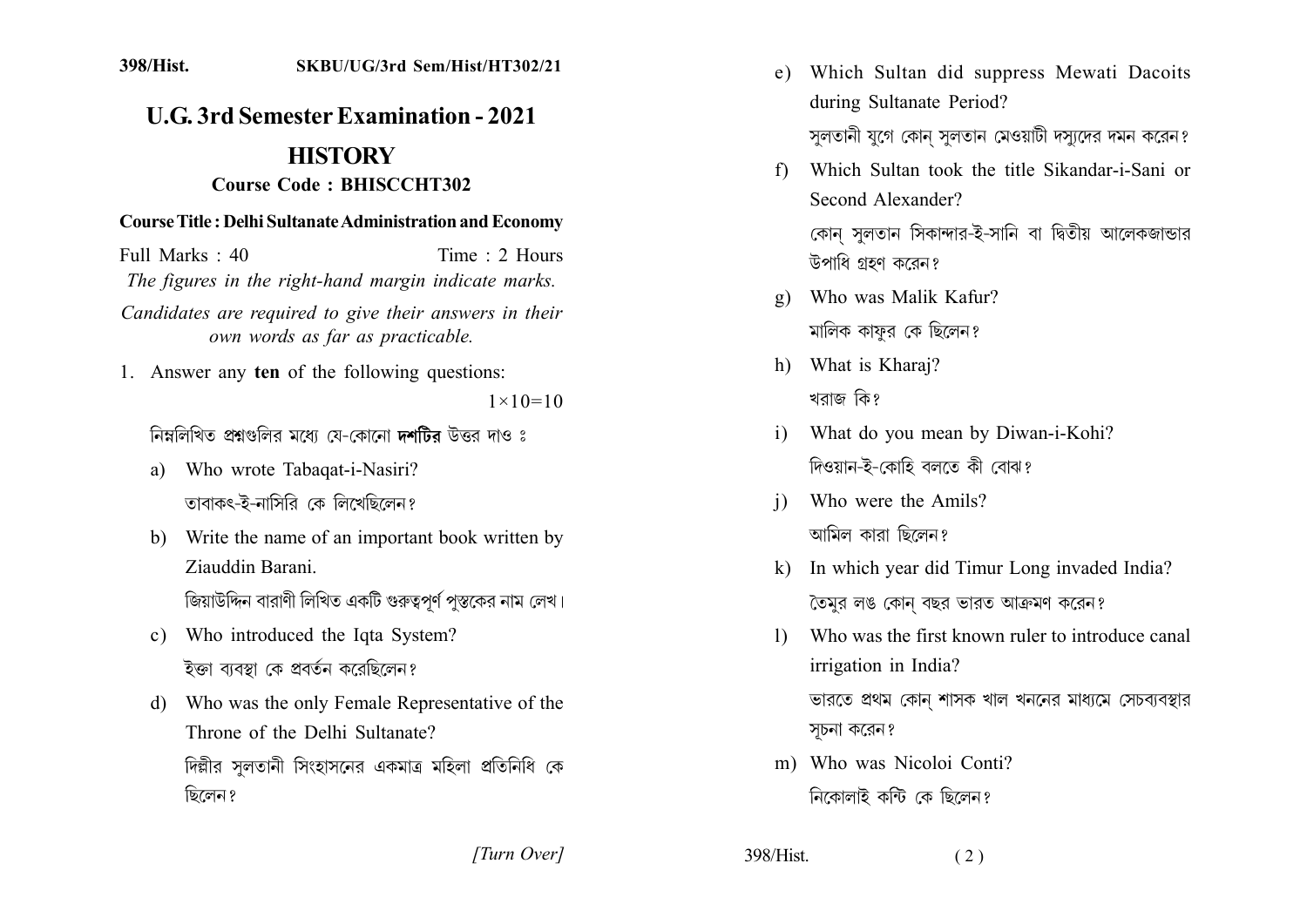- When did 'Charkha' come in India?  $n)$ ভারতে কোন সময়ে 'চরকা' আগমন ঘটে?
- o) Write the name of one port of India during Sultanate Period

সলতানী যুগে ভারতের একটি বন্দরের নাম লেখ।

- 2. Answer any five of the following questions:  $2 \times 5 = 10$ নিম্নলিখিত প্রশ্নগুলির মধ্যে যে-কোনো পাঁচটির উত্তর দাও ঃ
	- a) Who was Amir Khusrow? আমির খসরু কে ছিলেন?
	- b) What do you mean by Turkan-i-chahalgani? তুৰ্কান-ই-চাহলগানী বলতে তুমি কী বোঝ?
	- Name two main reason which prevented famines  $c$ ) in the reign of Alauddin Khalji. আলাউদ্দীন খলজীর রাজত্বকালে দর্ভিক্ষ না হওয়ার দটি প্রধান কারণ লেখ।
	- What do you mean by the Khalii Revolution?  $d$ খলজী বিপ্লব বলতে তুমি কি বোঝ?
	- Who were Khuts and Muquaddams? e) খুৎ এবং মুকদ্দম কারা ছিলেন?
	- Name the Deccan States annexed by Alauddin  $f$ Khalji. আলাউদ্দীন খলজী দক্ষিণের যে রাজাগুলি জয় করেছিলেন সেগুলির নাম লেখ।

 $(3)$ 

- What was diwan-e-Khairat?  $g)$ দেওয়ান-ই-খয়রাৎ কী?
- h) What was Persian wheel? পারসিয়ান চাকা বা পারসিয়ান চক্র কী?
- 3. Answer any two of the following questions:  $5 \times 2 = 10$

### নিম্নলিখিত প্রশ্নগুলির মধ্যে যে-কোনো দুটির উত্তর দাও ঃ

- a) Do you think that Iltutmish was the real founder of the Sultanate of Delhi? তমি কি মনে কর যে, ইলতৎমিস দিল্লী সলতানীর প্রকত প্রতিষ্ঠাতা ছিলেন ?
- b) Write about introduction of Token currency by Muhammad-bin-Tughlaq. মহম্মদ বিন তৃঘলকের প্রতীক মদ্রা প্রবর্তন সম্পর্কে লেখ।
- c) Write about the overseas trade during Sultanate Period

সলতানী যগে সামদ্রিক বাণিজ্য সম্পর্কে লেখ।

4. Answer any one of the following questions:  $10 \times 1 = 10$ 

নীচের প্রশ্নগুলির মধ্যে যে-কোনো একটি প্রশ্নের উত্তর দাও ঃ

a) Write about Market control policy of Alauddin Khalji.

আলাউদ্দীন খলজীর বাজারদর নিয়ন্ত্রণনীতি সম্পর্কে লেখ।

398/Hist.